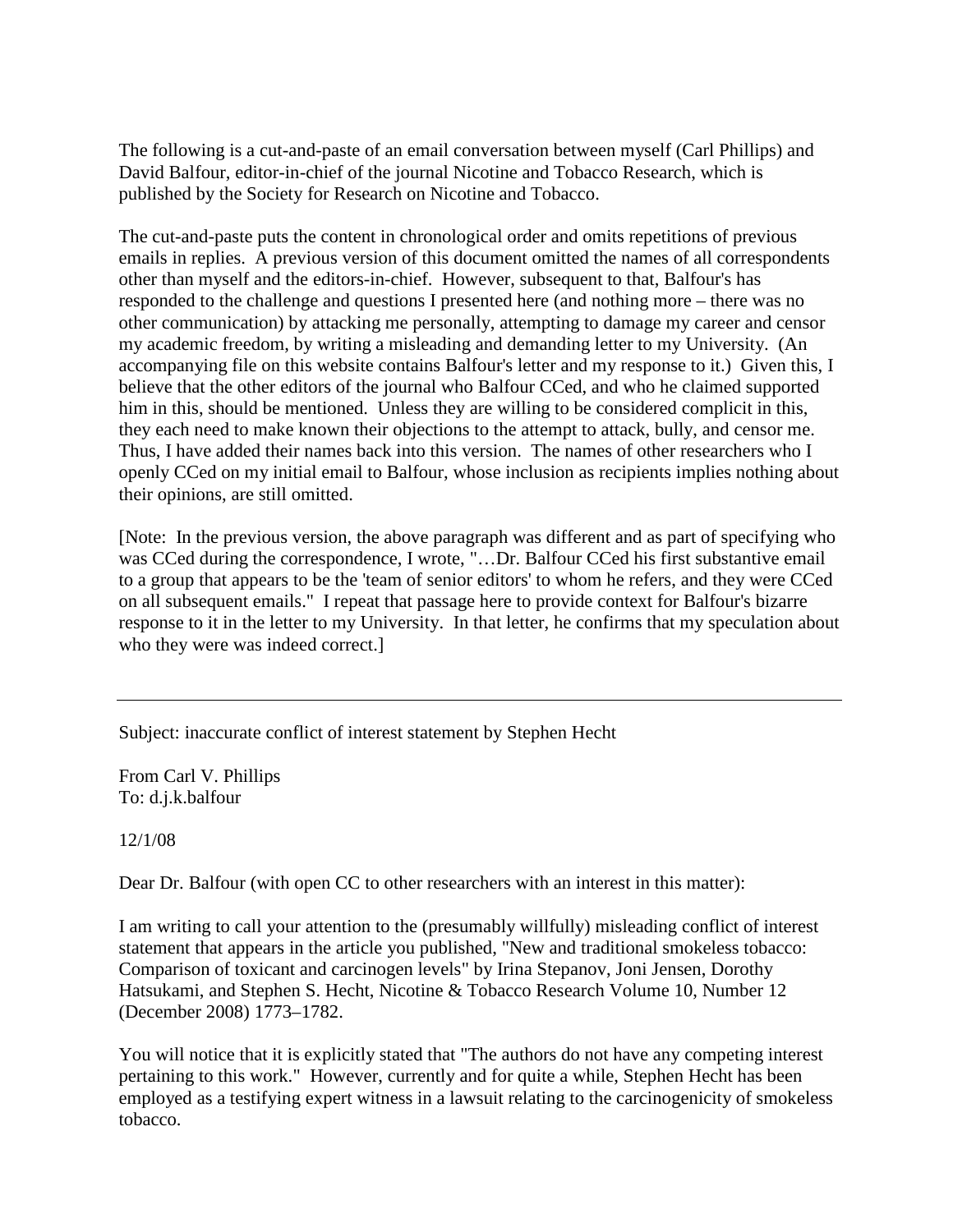I have appended below a letter I sent to the editor of Lancet Oncology about this same conflict of interest. It goes into more detail about the situation. Following that, below, is an excerpt of the reply to me by the editor that points out that Hecht did indeed violate that journal's policy. As a result, the journal published a revised conflict of interest statement (a pdf of that as it appeared in the journal is attached; I have also attached a copy of the original article for your convenience).

I will note that the conflict of interest regarding the content of the article you published is not nearly as great as it was for the Lancet Oncology article, but I am sure you would agree that someone getting paid to testify about the carcinogenicity of smokeless tobacco should disclose that in any article about the toxicity/carcinogenicity of smokeless tobacco, even if the products being emphasized are different. Furthermore, the previous exchange with Lancet Oncology undoubtedly made Hecht aware of the need for disclosing this. The embarrassment of being forced to retract his original conflict of interest statement must certainly be focusing enough that it could not slip his mind that he had a substantial income stream that would appear to a reasonable observer to require disclosure, or that a journal might consider it worthy of disclosure.

The erratum statement that was published was presumably from him, so this represents an explicit acknowledgement on his part too. (This is notwithstanding his *doth protest too much* insistence that his conflict does not count, which seems to amount to him saying, "when someone else has a conflict that looks like this, I aggressively condemn them for it and conclude without evidence that it must be influencing their every word, but when I have this same conflict it does not matter because I assert it does not matter, and you should believe me because I am such a nice guy, unlike those other people." I notice that your journal's webpage about your COI policy includes an observation that explicitly points out the fallacy of this insistence, "The potential for conflict of interest can exist whether or not an individual believes that the relationship affects his or her scientific judgment.")

In short, before the article you published underwent its final edit, Hecht had already been successfully challenged for declaring he had no conflict of interest regarding this topic, and he recanted his previous claim to that effect. Yet he then declared to you that he had no such conflict. The editor of Lancet Oncology declared that he did not think the original misrepresentation in his journal was an intentional omission. It is difficult to understand what evidence might lead to such a conclusion, but whatever it might be, it is quite clear that such an excuse is not available the second time around. I cannot see any interpretation other than a disdain, by Hecht, for the concept of conflict of interest disclosure (except when it supports his own political goals), and a similar disdain and intentional disregard for your journal's policies.

Thank you for your attention. I look forward to your reply.

Sincerely, Carl V Phillips Associate Professor, University of Alberta School of Public Health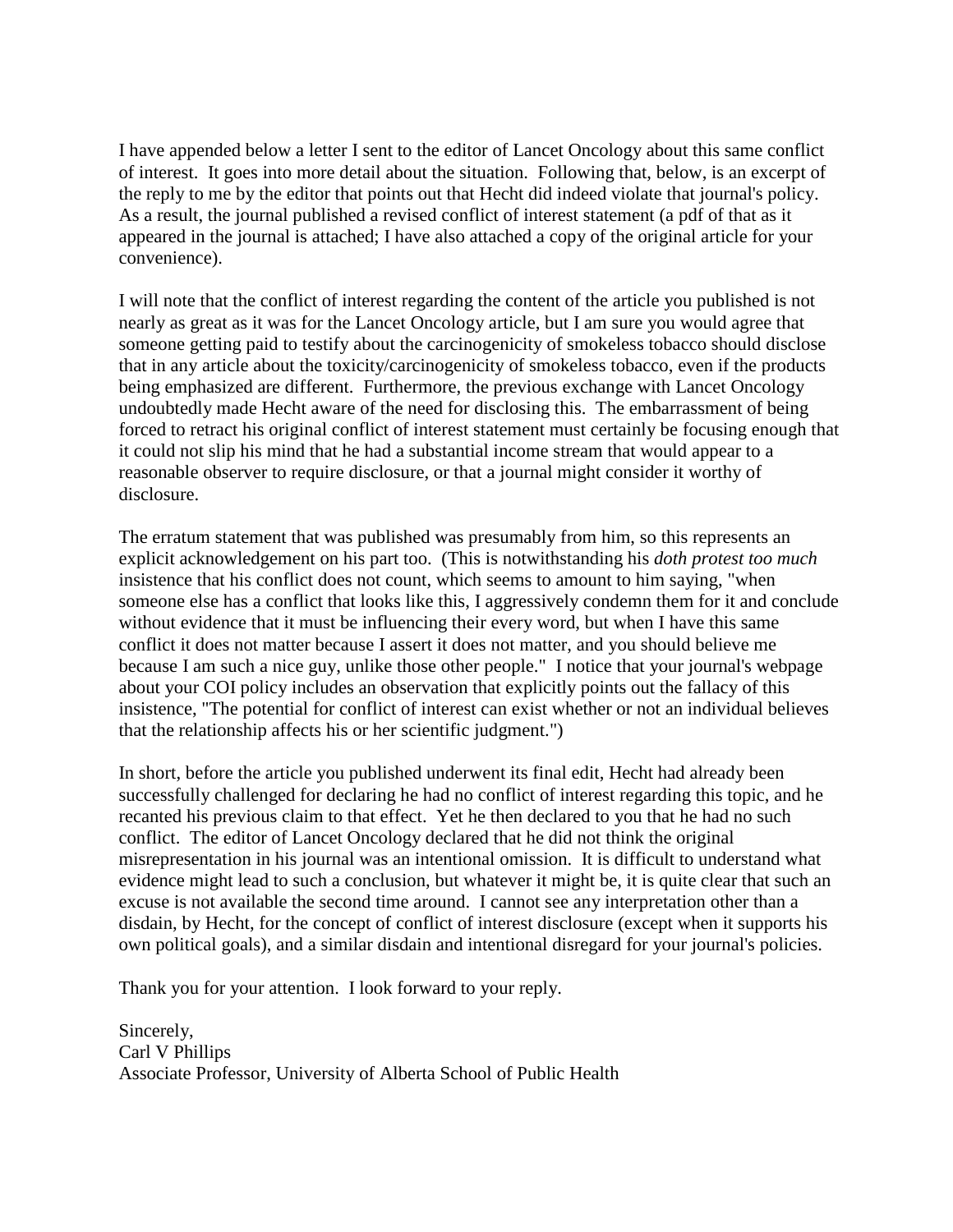## MY LETTER TO LANCET ONCOLOGY:

- To: David Collingridge Editor-in-Chief, Lancet Oncology
- CC: Richard Horton, Editor-in-Chief, Lancet Et al. (see email distribution list)
- From: Carl V. Phillips Associate Professor, University of Alberta School of Public Health

10 July 2008

VIA EMAIL

Dear Dr. Collingridge,

I am writing with regard to your recently published article, "Smokeless tobacco and cancer" by Boffetta, Hecht, et al., Lancet Oncology, 9:667-675. This letter deals specifically with the conflict of interest statement made by the authors.

(As a separate point: I have some substantive analysis about flaws in the article which seem appropriate for a formal for-publication letter to the editor if your journal is willing to publish major scientific criticisms of previously published articles. I would much appreciate knowing if there might be interest in considering such a letter, or whether it would be better for me to just include such points in a future paper.)

You will note on p.673 that the authors declare they have no conflicts of interest. As someone who studies and writes about the subject of conflict of interest, I have to concede that there is some irony in my bringing up an objection to such a claim. I have written that such declarations in health science journals are, at best, of little value since: (1) they regularly ignore the most important conflicts of interest (e.g., political preference/beliefs that lead to preferring particular policies; having devoted one's career to a particular activist position; drawing a salary from an organization that pursues worldly goals related to the content); (2) they fail to report the extent to which a funder influenced research (e.g., by specifying what research should be done using the funding or what methods should be used); and (3) they are primarily used for McCarthyesque attacks (a characterization most often attributed to Rothman) on people who conduct politically incorrect research.

But in this particular case, there seems to be affirmative evidence that suggests the main genuine worry that justifies the current standards – that the content of the article was altered to serve some hidden goal – may be present. The second author, Stephen Hecht, is currently working as an expert witness, retained by the plaintiff's attorney, in an American product liability lawsuit in which it is alleged that smokeless tobacco (moist snuff) caused a young man's tongue cancer. (I know this because I am retained as an expert for the defense.) I believe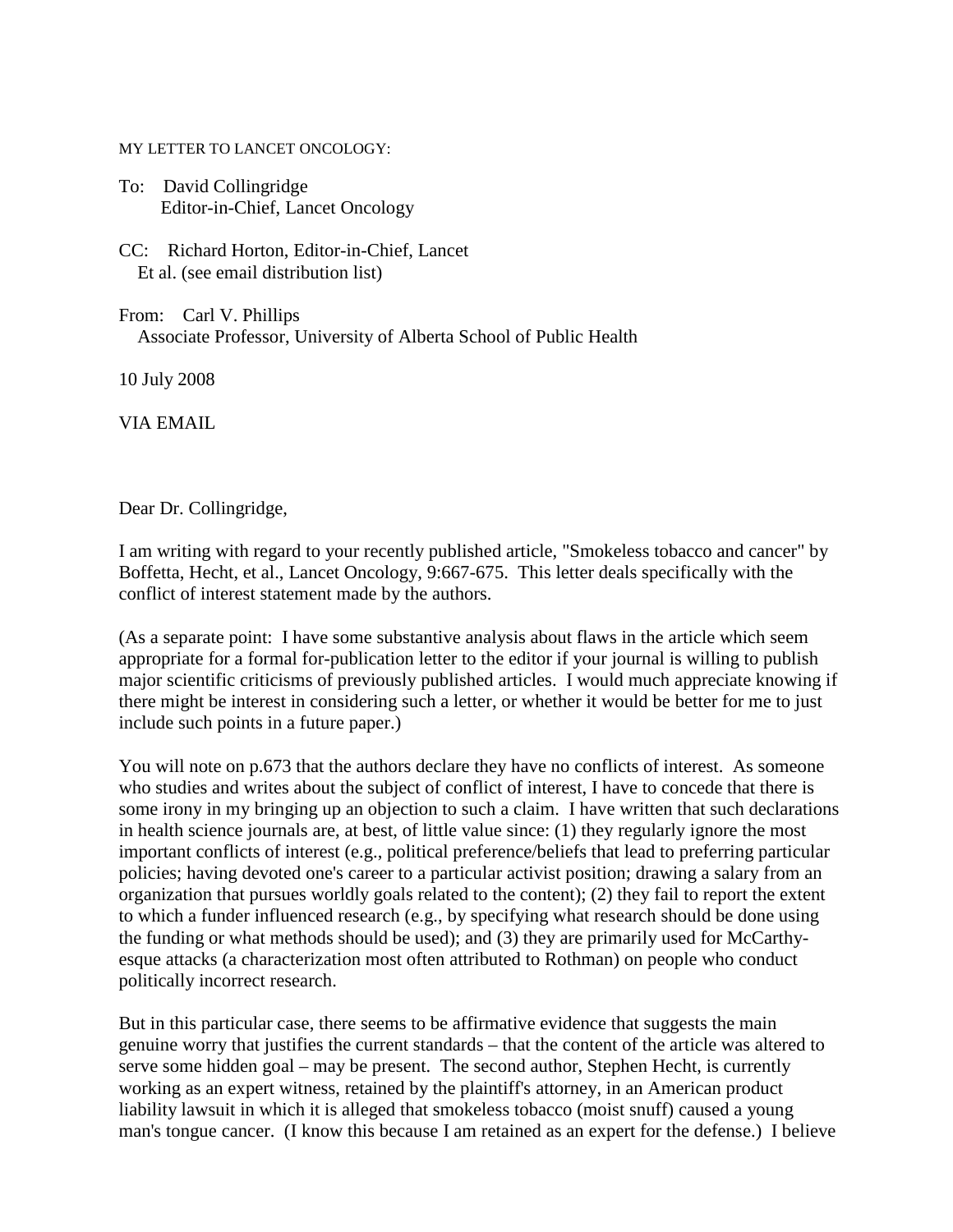that he was disclosed as an expert witness in the case about a year ago, perhaps more, and gave deposition testimony early this year (the trial is scheduled for next year). It seems quite likely, therefore, that he was already working on this case when the manuscript was initially submitted. Based on your journal's stated turnaround time, it seems almost certain that the final edits (and thus a last chance to correct the COI statement) took place subsequent to the deposition testimony.

In keeping with my research on what constitute real conflicts of interest, I realize that much of Dr. Hecht's research career and activism relate to condemnation of the use of smokeless tobacco, and thus his being employed in one court case would not substantially change his overarching motives. Specific bits of funding have little explanatory power after other motives are controlled for. But I am aware that financial relationships, as opposed to strong career motives or political opinions, are what most people and journals think of as reportable conflicts of interest. Moreover, in this case, the particulars of the litigation might actually have influenced the specific content of the article.

I call your attention to the second row, eighth column of Table 1. In that cell, the risk for tongue cancer is singled out for reporting. This entry is quite anomalous. First, it can be observed that subsites or subtypes of the major cancers reported in that table (oral/pharyngeal, esophageal, pancreatic, lung) are available in many of the papers that the authors chose for inclusion in the table. Yet this result for tongue cancer is the only one reported in Table 1. Moreover, there is nothing about that paper (by Stockwell and Lyman, their reference 19) that emphasizes tongue cancer. Indeed, Stockwell and Lyman divided the oral cancers into multiple subsites and reported the estimates for each, but Boffetta, Hecht, et al. reported only that one subsite. Moreover, that estimate for tongue cancer is based on only a single exposed case (note the wide confidence interval) and thus is a rather pointless and uninformative sub-result to be emphasizing. (For what it is worth, it is interesting Boffetta, Hecht, et al. report – albeit not always accurately -- case counts for the other RRs in Table 1, but omit this one.)

Someone carefully reading the article without being aware of the current lawsuit might notice this anomaly in the table, puzzle for a moment, shrug, and forget about it. But someone familiar with the lawsuit cannot help but think that including this result was done because it might be useful for the plaintiff. Though the estimate is absurdly imprecise, the point estimate is above 2.0, which is often treated as the threshold for being able to claim that an exposure meets the legal standard of "more likely than not" to have caused the outcome.

In addition, one might wonder why the authors' summary estimates divide U.S. and Nordic results rather than the more scientifically meaningful divisions of dry snuff versus other forms of smokeless tobacco, or men versus women (the litigation involves an American man who is reported to have used moist snuff; it has been observed that studies of American women using dry snuff are substantial outliers and explain the U.S.-Nordic difference for oral cancer risk; U.S. results for men or for other types of smokeless tobacco are homogeneous with the Nordic results). I also observe that the authors substantially misrepresented the result of at least one U.S. study. Finally, I find myself wondering what is the purpose, other than trying to create a reference document for advocacy, of trying to pack into a single article of this size so many distinct topics; this article addresses toxicology, chemistry, risk factor epidemiology, and global exposure patterns, as well as introducing results from new (and ill-described) synthetic meta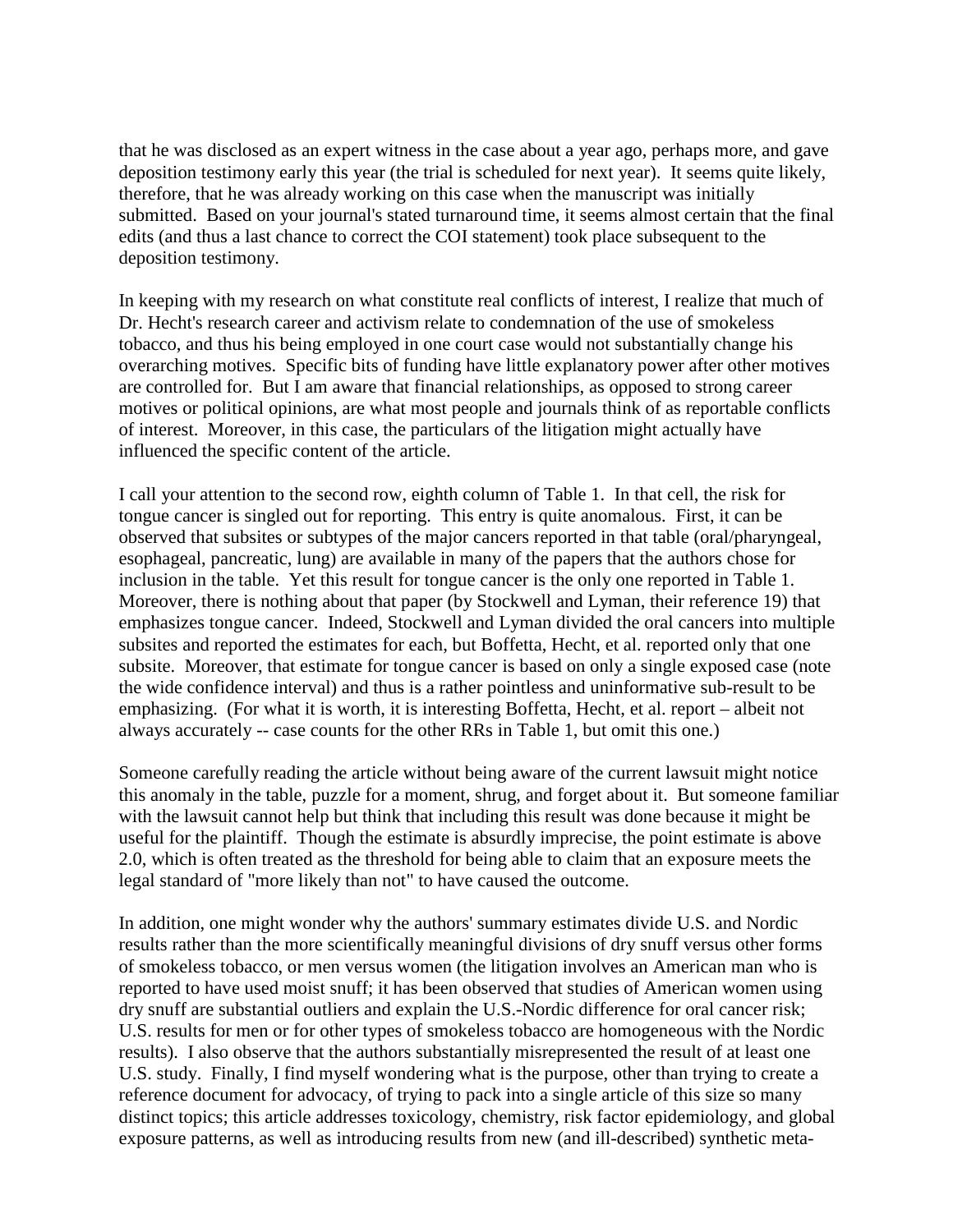analyses for four different classes of cancers. Any one of these topics, cancers, or metaanalyses would require an article longer than what was published to explore properly; the result is that each piece is presented as a simplistic indictment. Fully explaining some of my observations require more detailed analysis than I will pursue here, but even a cursory discussion of them certainly suggests the appearance of possible conflict of interest related to the current litigation.

If there is any situation where a specific outside financial relationship (independent of general beliefs and disposition) should be seen as possibly influencing the content of an article, this seems to be it. When the IARC report from which this article is largely derived came out this January, neither Dr. Hecht nor one of the other authors, Scott Tomar, who also is working for the plaintiff in the same lawsuit, declared any conflict of interest. However for that document, I did not notice a claim that no such conflict existed. Such a claim appears in your journal.

I would never want to suggest that it is inappropriate for an expert to work as a witness in litigation, or be paid for that. Science-intensive litigation requires scientific experts, and few people other than the most extreme ideologues are likely to work for free. Additionally, I am not suggesting that Dr. Hecht punctuate everything he writes and every talk he gives with a statement about his consulting work. That would be distracting and annoying; I certainly do not attempt to advertise my own consulting work at every possible turn.

However, I would never actively state that I have no conflicts of interest on any research that had worldly political/legal/advocacy implications, and I go to some lengths to assess and report what I think are my greatest relevant conflicts in forums where such reporting is appropriate. The details vary by paper and venue, and I certainly cannot mention everything that someone might think worth reporting every time, but I believe that anyone collecting some of my writings would get a pretty good catalogue of the many things that I see as my potential conflicts of interest, financial and otherwise. When I write a paper that seems to have a direct bearing on a particular relationship or belief that I have, I try to mention that particular conflict. I do not recall whether I have ever disclosed any details about litigation support work I have done, as opposed to just generally acknowledging I had done such work when the context suggested that this was important. But if, for example, I published an article that related directly to the etiology of tongue cancer, I would be sure to mention if it was related to litigation or other consulting work I had done (and especially, if specific details of the publication could influence ongoing litigation). By contrast, I am not aware of anywhere in his recent writings about smokeless tobacco that Dr. Hecht has noted his role as a consulting expert witness, let alone any details about his work that might be seen as influencing specific bits of analysis or writing. In your journal he explicitly denied such a role (or explicitly claimed that it does not represent any conflict).

As someone who gives these matters much thought, rather than thinking of them as being merely throw-away notes whose only use is as cudgel for attacking people whose results we do not like but cannot dispute on the merits, I deliberated quite a bit before sending this. I feared that it might be interpreted as being no different from the naïve and simplistic remarks, along the lines of "ha! he has received money from someone I do not like, so his results do not count!", that litter the commentaries about any politically contentious issue in the health science, and thus interfere with real scientific discourse. As I suggested, I think the way conflict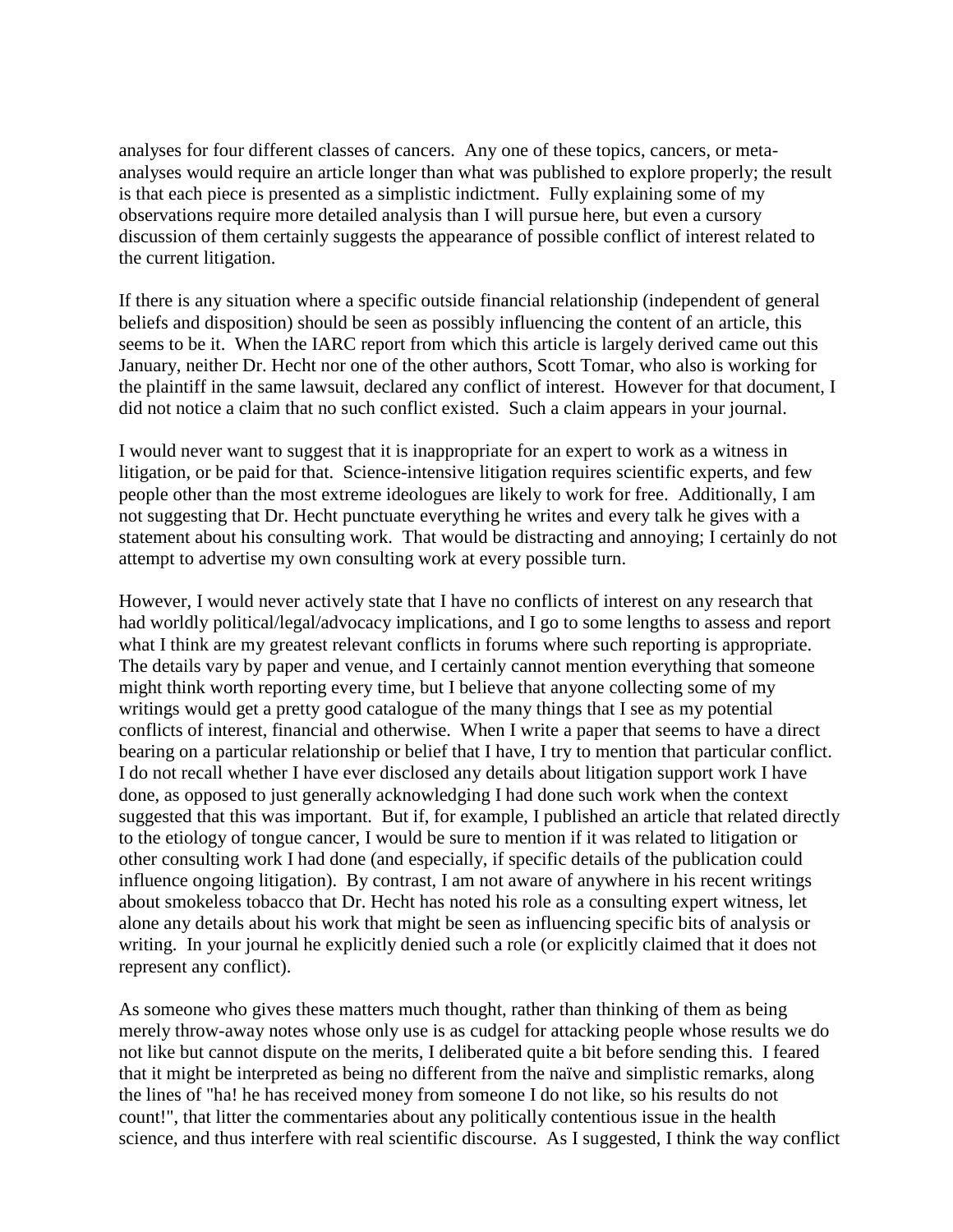of interest is discussed in the health sciences is a major embarrassment, and there is much need for major improvement. But one simple step would be to make sure that everyone (especially those who are quick to make the nihilistic, simplistic accusations) be held to the same standard of acknowledging that they too receive funds from entities that have worldly interests, be they government, advocacy groups, or plaintiffs' attorneys. Perhaps once we end the absurd pretence that some funders' narrow interests have fundamentally different implications from other funders' narrow interests, we will be able to get beyond the even more absurd claim that funding is the only (or even the most important) non-scientific motive.

Thank you for your attention. I look forward to your reply.

## Sincerely,

Carl V. Phillips Associate Professor University of Alberta School of Public Health

P.S. Please note that I am openly CCing this letter to a group of other researchers who have an interest in the question of how non-scientific interests in research like this are best defined, analyzed, and reported. I invite any of them to also offer comments to you, me, or all of us. Given that my knowledge of the matter at hand comes because I am playing the same role in litigation as Dr. Hecht is, and cannot separate myself from any influences that might have, I believe there is value in soliciting the opinions of others.

## EXCERPT OF THE REPLY:

Dear Dr Phillips, we have now concluded our investigation surrounding the issues raised in your letter of July 10, 2008.

....we do acknowledge that the non-disclosure was contrary to our policy and thus an Erratum will be published in the September issue noting Dr Hecht's involvement in the aforementioned court case. The journal's conflict of interest policy does not exclude authors from submitting manuscripts to the journal if they are retained as an expert witness; we acknowledge, however, in this case, there was a breach of process in this regard,

we strongly believe Dr Hecht's omission of the above detail in the original conflict of interest declaration was not an intentional omission to unduly influence the paper.

....

I thank you for highlighting these issues.

## Yours sincerely,

Dr David Collingridge Editor, The Lancet Oncology

<sup>....</sup>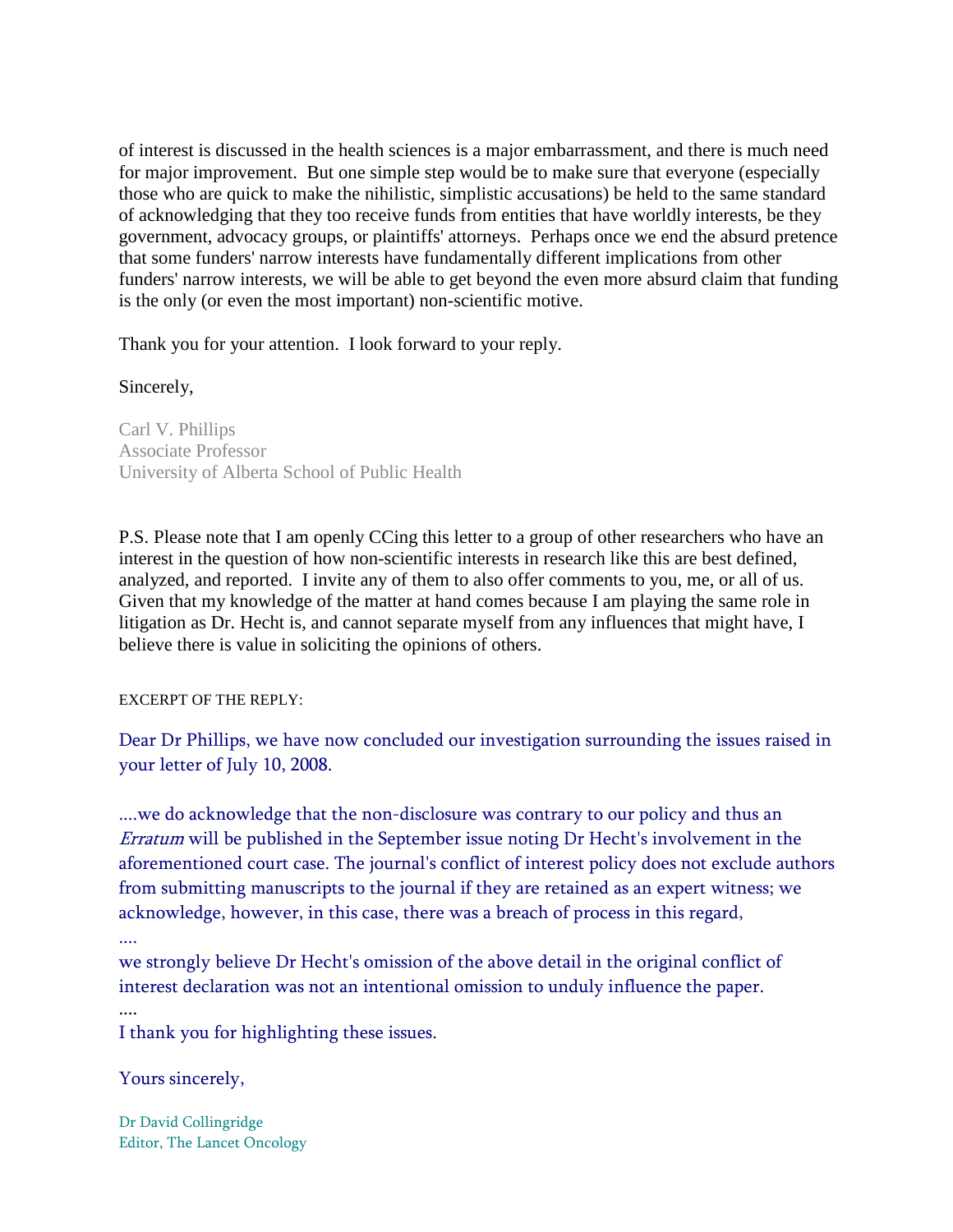32 Jamestown Road London NW1 7BY United Kingdom

From: David Balfour To: Carl Phillips

12/8/08

Dear Dr Phillips,

Thank you for bringing this concern to my attention. I will ask the author about it.

David Balfour

Professor David Balfour Centre for Neuroscience Division of Molecular & Translational Medicine University of Dundee Medical School Ninewells Hospital, Dundee DD1 9SY Scotland

From: David Balfour To: Phillips and eight senior editors of the journal

12/23/08

Dear Dr Phillips,

I forwarded your e-mail to my team of senior editors and to Dr Hecht for his comments. We agree that it might have been more open to disclose Dr Hecht's involvement in this case. However, he argued that the data presented in this paper represented a scientific report which was in no way influenced by his acting as an expert witness in this case. Indeed, the request to him to act in this way reflected his expertise in the field. My senior editorial board unanimously agreed that there was no intention to deliberately mislead the readers in this instance and, indeed, the need to disclose that an author is serving as an expert witness is a moot point. The senior editorial board agreed that we should not take any further action in this case.

David Balfour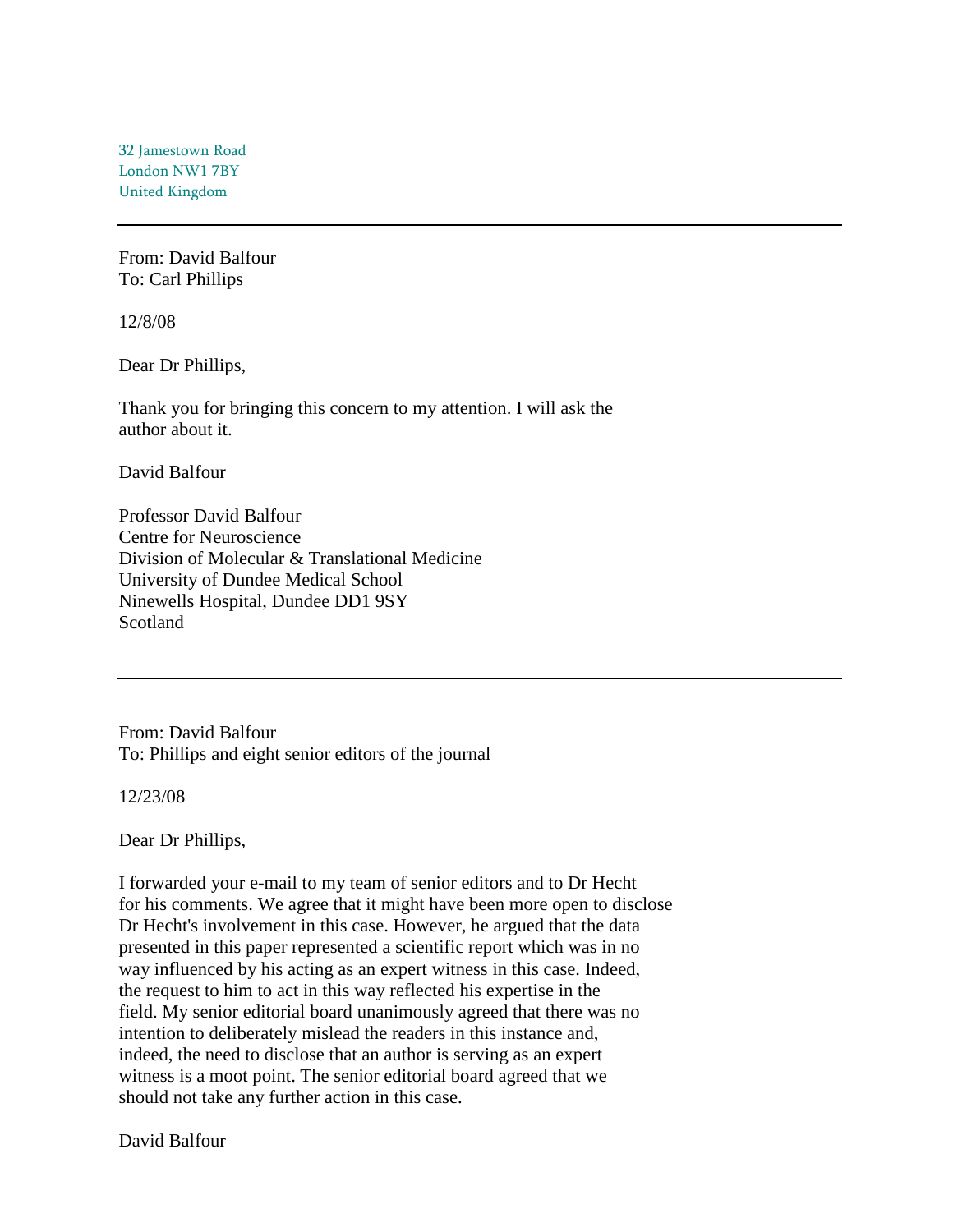Editor-in-Chief Nicotine & Tobacco Research

Professor David Balfour Centre for Neuroscience Division of Molecular & Translational Medicine University of Dundee Medical School Ninewells Hospital, Dundee DD1 9SY Scotland

From: Carl V. Phillips To: David Balfour, 8 editors, a few others

12/23/08

Dear Dr. Balfour et al. (I would be interested in a reply from any of you who care to reply),

Thank you for the reply. As someone who makes a study of conflict of interest, I am very curious about parts of it and would like more information about your position as a journal or individually.

- > ,,,.However, he argued that the data
- > presented in this paper represented a scientific report which was in no way influenced by his acting as an expert witness in this case. Indeed, the request to him to act in this way reflected his expertise in the field.....

Does this mean that it is your position, as a journal and your own view, is that conflict of interest only exists when the author believes (or, more precisely, admits that he believes) that a competing interest influenced what he wrote?

If so, would it be all right if I submitted something to JNTR without mentioning any conflicts of interest? I will happily assure you that my consulting as an expert for the defense in the same cases Hecht has worked on, my serving on BATs scientific board, an my receiving funding from the industry have in no way ever influenced my scientific analyses (and I am sure that anyone who knows me would testify to that effect). Indeed, all exist because they reflect my expertise in the field.

> My senior editorial board unanimously agreed that there was no intention to deliberately mislead the readers in this instance and, indeed, the need to disclose that an author is serving as an expert witness is a moot point.

I am not quite sure what the meaning of this statement is. I assume that readers who chose to thought about it would conclude, based on the lack of a COI disclosure, that Hecht had no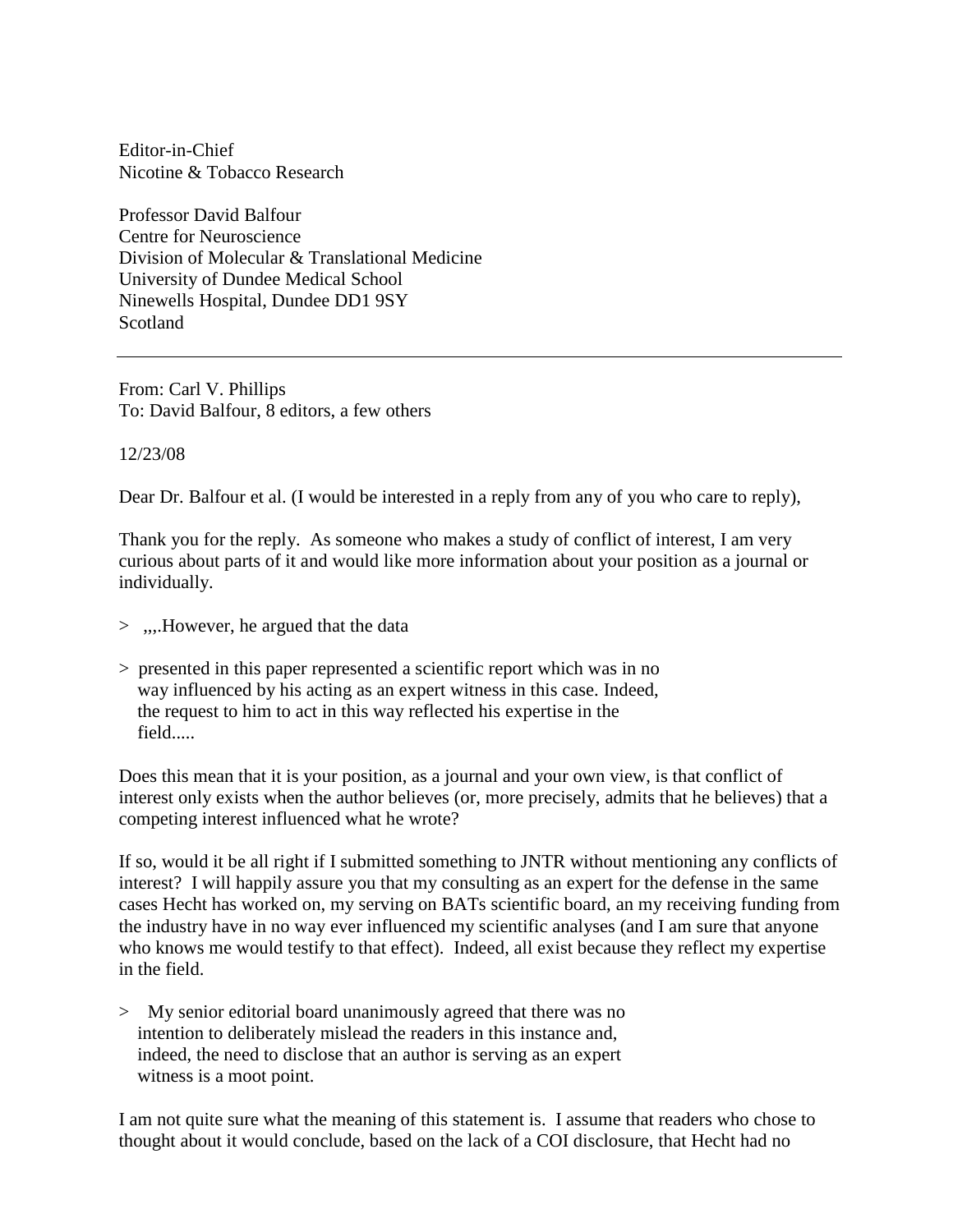financial relationships with anyone with an interest in this matter (granted, this is a rather sad understanding of what real COI is, but that is most would conclude). Thus any such reader was misled, and it is difficult to understand how it could be interpreted as other than deliberate. I understand that your position is that it was acceptable to fail to disclose this information to readers, and thus acceptable to mislead them in this way, but I am having a very difficult time understanding how it is not a deliberate attempt to miselad.

I look forward to your reply.

--Carl Phillips University of Alberta School of Public Health

From: David Balfour To: Phillips

CC to N&RT editors: Marcus Munafo Ray Niaura Kimber Richter David Drobes Ann McNeill Nancy Rigotti Ivan Berlin Karl Fagerstrom

Jan 13, 2009

Dear Dr Phillips,

Before responding to you, I contacted Dr Hecht again and took the views of my team of Deputy Editors. Our list of potential conflicts of interest includes specifically payments for providing expert opinion in court - one of my Deputy Editors reminded me of that. However, in this case it appears that Dr Hecht did not receive any payment - he waived the fee. The law firm involved, as I understand it, made an equivalent donation to a US cancer charity. Thus, we accept that there is no conflict of interest to declare.

David Balfour EiC, Nicotine & Tobacco Research

Professor David Balfour Centre for Neuroscience Division of Molecular & Translational Medicine University of Dundee Medical School Ninewells Hospital, Dundee DD1 9SY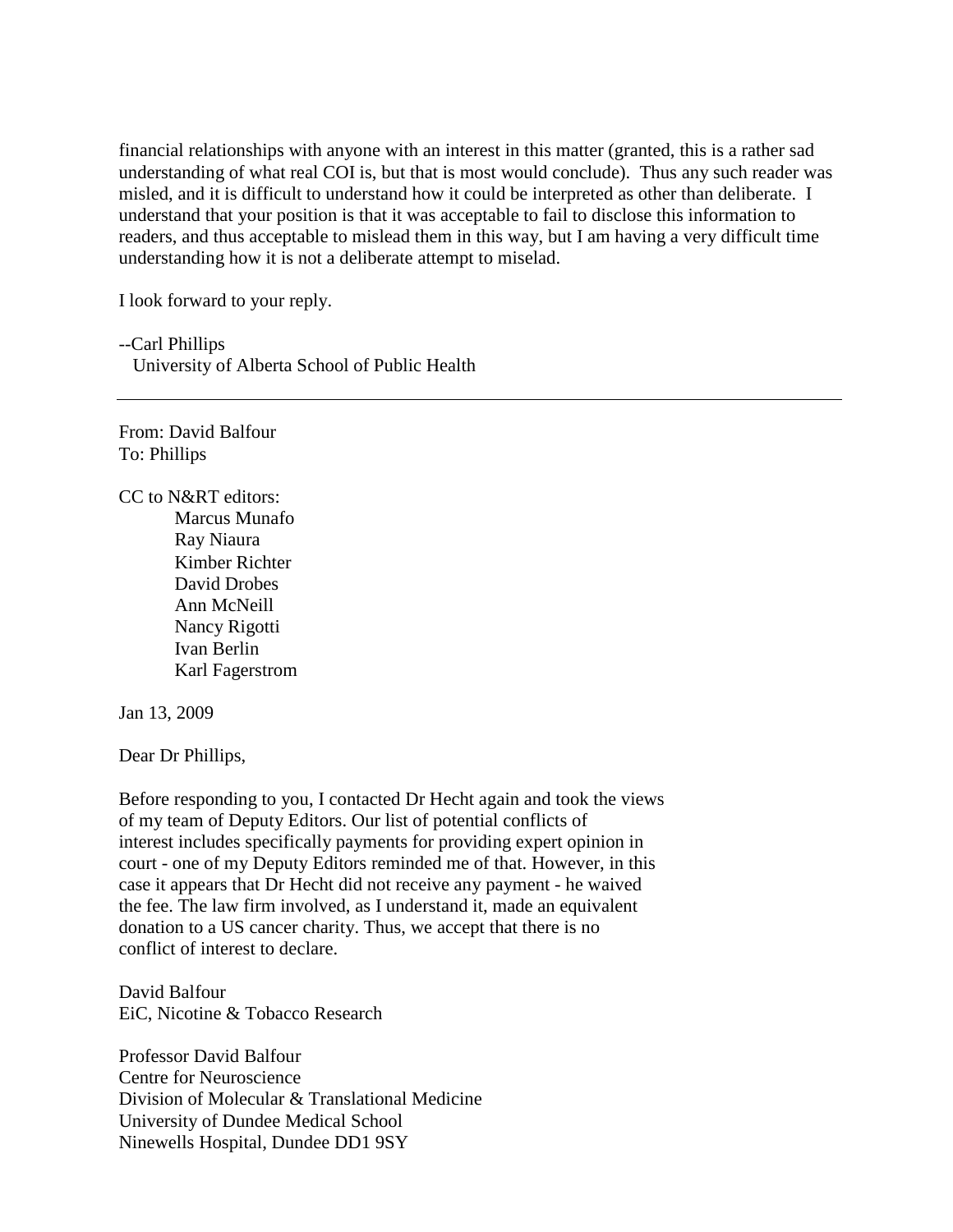**Scotland** 

From: Carl V. Phillips To: Balfour, 8 editors, various others

Jan 16, 2009

Dear Dr. Balfour:

I find your replies to my email getting curiouser and curiouser. (Actually, I suppose strictly speaking you did not really reply to my last email since you made no attempt to answer my questions, so your latest email simply represents a follow-up on your first email.)

First, I find your limited concept of what constitutes conflict of interest to be rather disheartening. Even if Dr. Hecht had been acting as an expert witness pro bono from the start, it would still clearly represent a non-truth-seeking worldly goal that might be perceived as influencing what he might want to claim in his scientific writings. After all, it would mean that he was spending lots of his time and resources to try to alter a worldly, rent-seeking outcome, and so must have strong feelings about what he wanted the outcome to be. Even if you as a reader would find that unproblematic, clearly many other readers would. Of course, what really constitutes the major conflict of interest is having a strong world view that, say, all tobacco use should be eliminated or that harm reduction is the most ethical public policy response to harmful but desired behaviors. Such conflicts could lead someone to work as an expert witness for free and also create some incentive to skew one's research; in light of that concern, I always start my conflict of interest statements with a statement about my relevant worldly preferences.

I would be quite interested in understanding why you and your editorial board do not seem to believe that adamantly held beliefs about policies and behaviors that could be influenced by one's research do not constitute a disclosure-worthy conflict. Is it because you do not trust your authors to make such disclosures?

Second, Dr. Hecht did not do his work pro bono, as you have made clear. His work gave him control of a pool of money, and he chose to direct that pool of money to a particular target. That process is normally called "getting paid" and "spending" (or "donating"), and the nature of that process would not change just because the money was never in his own checking account. Thus, by any normal definition, he was being paid for this work.

In addition to that point, could you clarify where your bounds are? Are you saying that if an author consulted for a cigarette company on the subject of, say, how to persuade a legislature to provide more favorable legislation, and then had the funds donated to, say, her local chapter of the Yale Club or perhaps a smokers' rights organization that she is a member of, that you would not be bothered by her failure to disclose this? Or are you saying that conflict of interest does not exist only when someone's political actions agree with your personal political views and when they donate the money to a charity you approve of?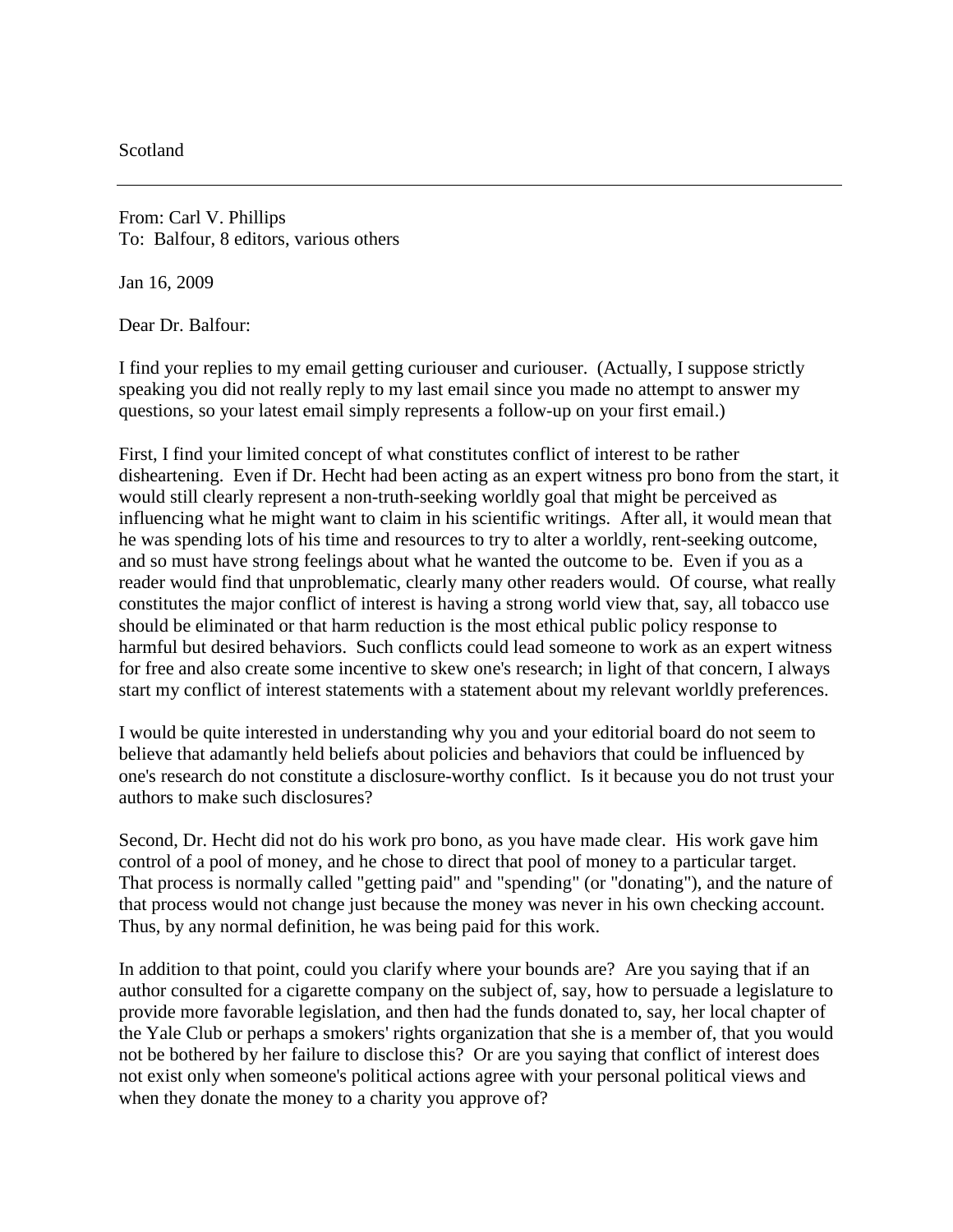Third, your cryptic reference to "a US cancer charity" raises a red flag. I could be wrong, but I am guessing that this is not a charity that works on breast cancer research or is devoted entirely to developing new surgical practices. Indeed, I am guessing there is a fair chance that this charity is either Dr. Hecht's own institution (a very common practice is to have consulting clients direct payment to a pre-tax account at one's university to cover travel or equipment expenses that no other grant will cover) or an anti-tobacco social activist group that he works closely with and perhaps hopes to get a grant from in the future.

Can you confirm that neither of these is the case?

Fourth, could it be that Dr. Hecht was expecting to receive into-his-checking-account payment for this consulting until the embarrassment of his failures to disclose it got too great? If so, then any conflict created by the payment, even if one sticks to this strange narrow view that moneyto-checking is the only real conflict of interest, would have existed when the article was being written and when it was published.

Can you confirm that Dr. Hecht had directed that money to the "charity" from the start? Presumably that should be pretty easy to document, since it would be unlikely that he would have been working for his client for this long without issuing an invoice or similar statement that should contain the instructions about the charity.

Finally, and most important, I have to say that I cannot fathom what has possessed you to take this course of action. It is pretty clear that Dr. Hecht did something that should be quite personally embarrassing to himself. But that embarrassment was his, not yours or your journal's. All you had to say was, "it appears that we were misled". But now you seem intent on shifting the embarrassment from Hecht to JRNT.

JRNT, unlike other journals with "tobacco" in the title, has (had?) a reputation for being relatively unbiased (perhaps no more biased than the average health science journal) rather than a propaganda organ for those who pull the strings in this field. But given your tortured efforts to dismiss this matter, I cannot help but feel that this is evidence that your journal will do anything to avoid embarrassing a member of the power structure and orthodoxy in the field or to avoid admitting that conflict of interest is more complicated than "that guy talks to people we disapprove of, so he has a conflict". Yet you failed to respond to my questions by saying "sure, if you had asserted the same thing Hecht said, we would accept that too," suggesting that those of us who draw non-party-line conclusions from the scientific evidence would probably have our papers summarily rejected if we accidentally forgot to mention some financial relationship. I cannot help but wonder if this means that JRNT, and SRNT, is abandoning any remaining claim to being anything other than a standard anti-tobacco operation.

I look forward to your response.

--Carl Phillips

Note: At this point three of the eight CCed editors weighed in. The first of these is quite interesting in that I was removed from the distribution list, but one of my colleagues who was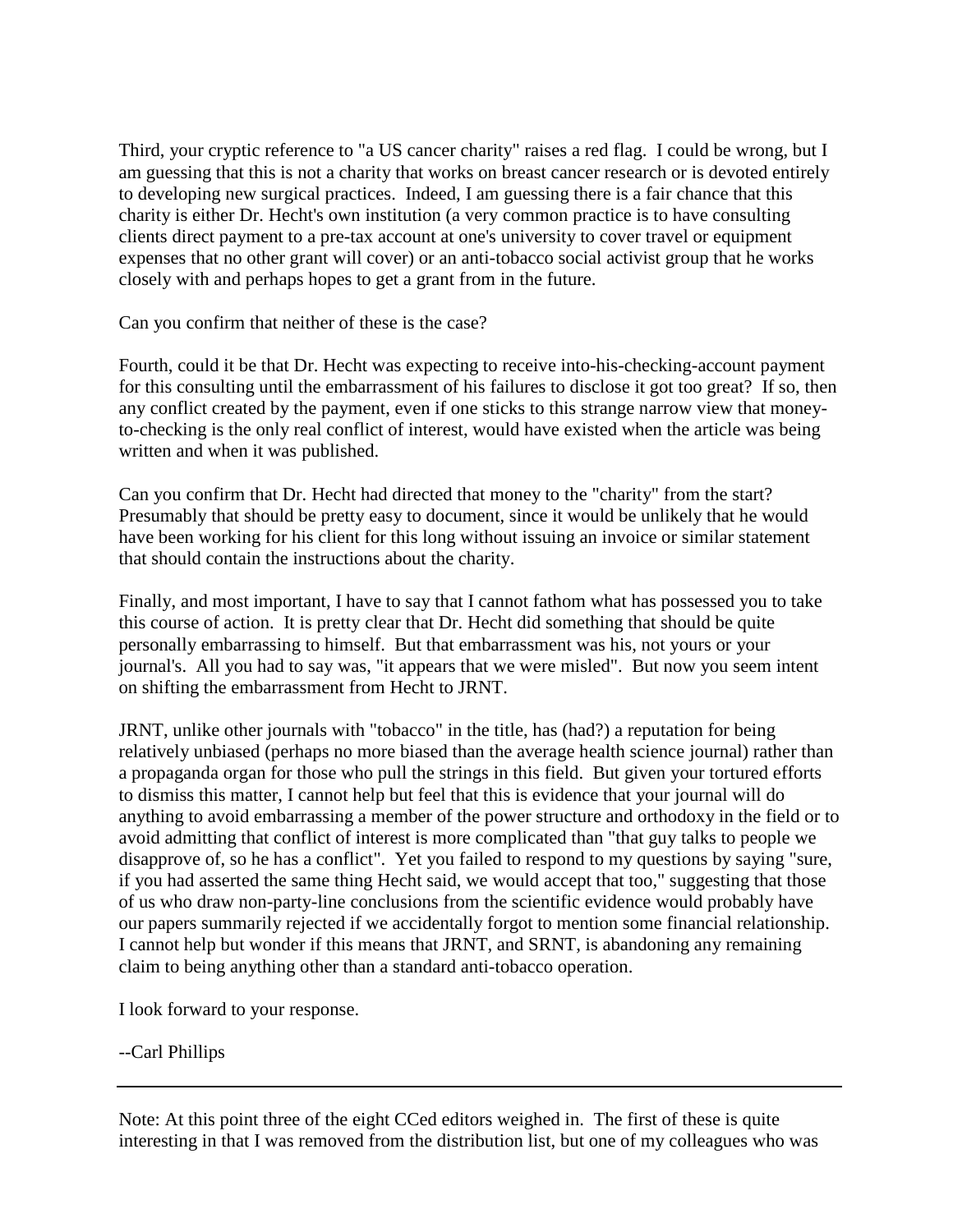CCed, who the editor apparently did not think to remove, forwarded it to me. No doubt that mail represents the tip of the iceberg in terms of internal correspondence among the editors; it would be awfully interesting to see the rest of it, though I hold out little hope of seeing such open discourse.

And, since I am departing from simple chronicling to analyze…. I will also note that it is quite fascinating to observe that at least two out of nine editors (with no active disagreement form the others) seem unable to imagine why this matter would be considered important enough to be worth a few hours' work (and thus must be "such an ax" or the result of me being "monomanic"). It is even more fascinating that someone (who holds the title "professor") would rather write "is he a tobacco industry plant?" (whatever that even means) than bother to take a few minutes to look up what I have written about these matters. I believe it is further commentary on how impoverished the discussion in the anti-tobacco extremist community has become that they cannot recognize that disagreement with them might come from some source other than mania or bribery.

From: Raymond Niaura To: everyone from previous Phillips distribution list except Phillips

New subject line: Who is Phillips? Is he a tobacco industry plant?

Who is this guy, and why does he grind such an ax? Is he a tobacco industry plant? I say this realizing that e-mail is documentary evidence.

From: Karl-Olov Fagerstrom To: reply to all from the previous Phillips message

David and others.

O Jesus what a litania. Carl Philips doesn´t give up easily. Done is done but I guess that implicitly the tobacco industry is treated different to any other industry. We do usually not need to chose our words and check or figures so carefully when it goes against tobacco industry (noone dares to accuse) . And what might be perceived as clear conflict of interest with tobacco industry may not seem as clear a conflict with any other industry.

Maybe we can learn from this and be more careful at other times.

Good weekend to all of you.

From: Marcus Munafo To: as immediately above